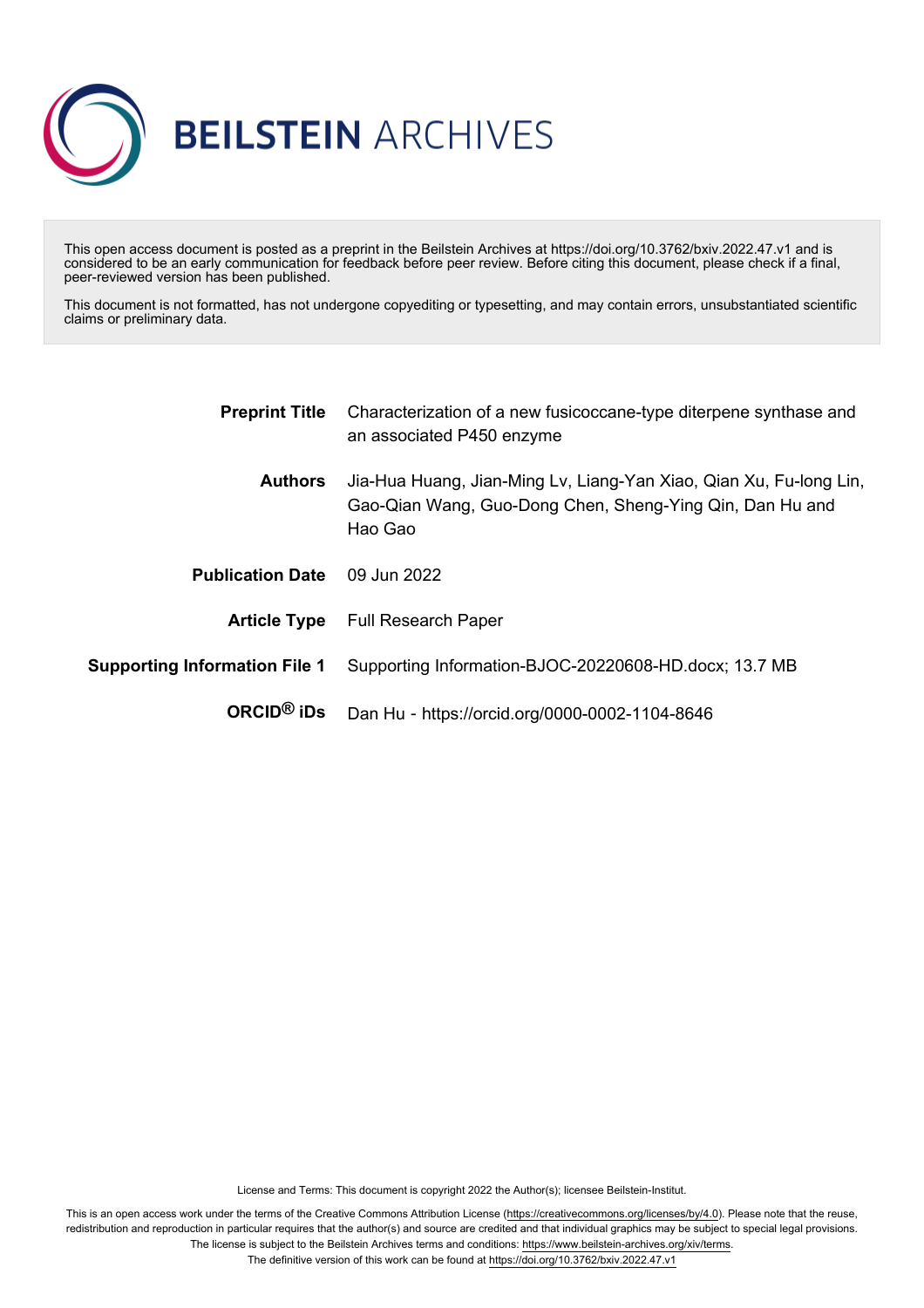## **Characterization of a new fusicoccane-type diterpene synthase and an associated P450 enzyme**

Jia-Hua Huang‡1, Jian-Ming Lv‡1, Liang-Yan Xiao<sup>1</sup>, Qian Xu<sup>1</sup>, Fu-long Lin<sup>1</sup>, Gao-Qian Wang<sup>1</sup>, Guo-Dong Chen<sup>1</sup>, Sheng-Ying Qin\*<sup>2</sup>, Dan Hu\*<sup>1,3</sup>, Hao Gao<sup>1</sup>

Address: <sup>1</sup>Institute of Traditional Chinese Medicine & Natural Products, College of Pharmacy / Guangdong Province Key Laboratory of Pharmacodynamic Constituents of TCM and New Drugs Research / International Cooperative Laboratory of Traditional Chinese Medicine Modernization and Innovative Drug Development of Ministry of Education (MOE) of China, Jinan University, Guangzhou 510632, China, <sup>2</sup>Clinical Experimental Center, First Affiliated Hospital of Jinan University, Guangzhou 510630, China, and <sup>3</sup>Shenzhen Institute of Synthetic Biology, Shenzhen Institute of Advanced Technology, Chinese Academy of Sciences, Shenzhen 518055, China

Email:

Dan Hu\* - thudan@jnu.edu.cn

Sheng-Ying Qin\* - qinshengying78@163.com

\* Corresponding author

‡ Equal contributors

1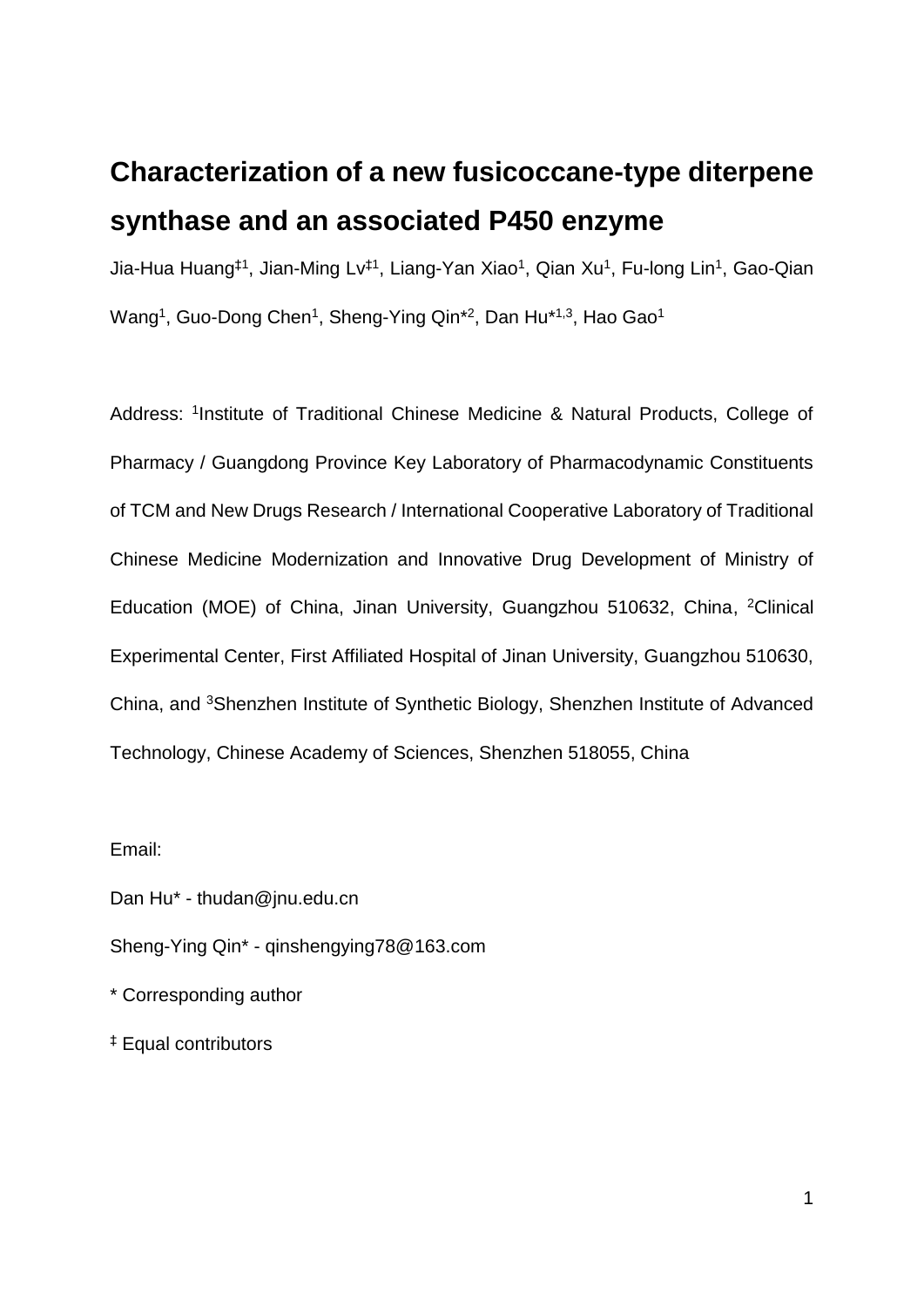## **Abstract**

Fusicoccane-type terpenoids are a subgroup of diterpenoids featured with a unique 5- 8-5 ring system. They are widely distributed in nature and possess a variety of biological activities. Up to date, only five fusicoccane-type diterpene synthases have been identified. Here, we identify a two-gene biosynthetic gene cluster containing a new fussicoccane-type diterpene synthase gene *tadA* and an associated cytochrome P450 gene *tadB* from *Talaromyces wortmannii* ATCC 26942. Heterologous expression reveals that TadA catalyzes the formation of a new fusicoccane-type diterpene talaro-7,13-diene. D2O isotope labeling combined with site-directed mutagenesis indicate that TadA might employ a different C2,6 cyclization strategy from the known fussicoccanetype diterpene synthases, in which a neutral intermediate is firstly formed and then protonated by an environmental proton. In addition, we demonstrate that the associated cytochrome P450 enzyme TadB is able to catalyze multiple oxidation of talaro-7,13-diene to yield talaro-6,13-dien-5,8-dione.

## **Keywords**

genome mining; diterpene synthase; gene cluster; site-directed mutagenesis; cytochrome P450 enzyme

## **Introduction**

Terpenoids are a large class of natural products that attract extensive attention, due to not only their potential applications in pharmaceuticals, agrochemicals, etc. but also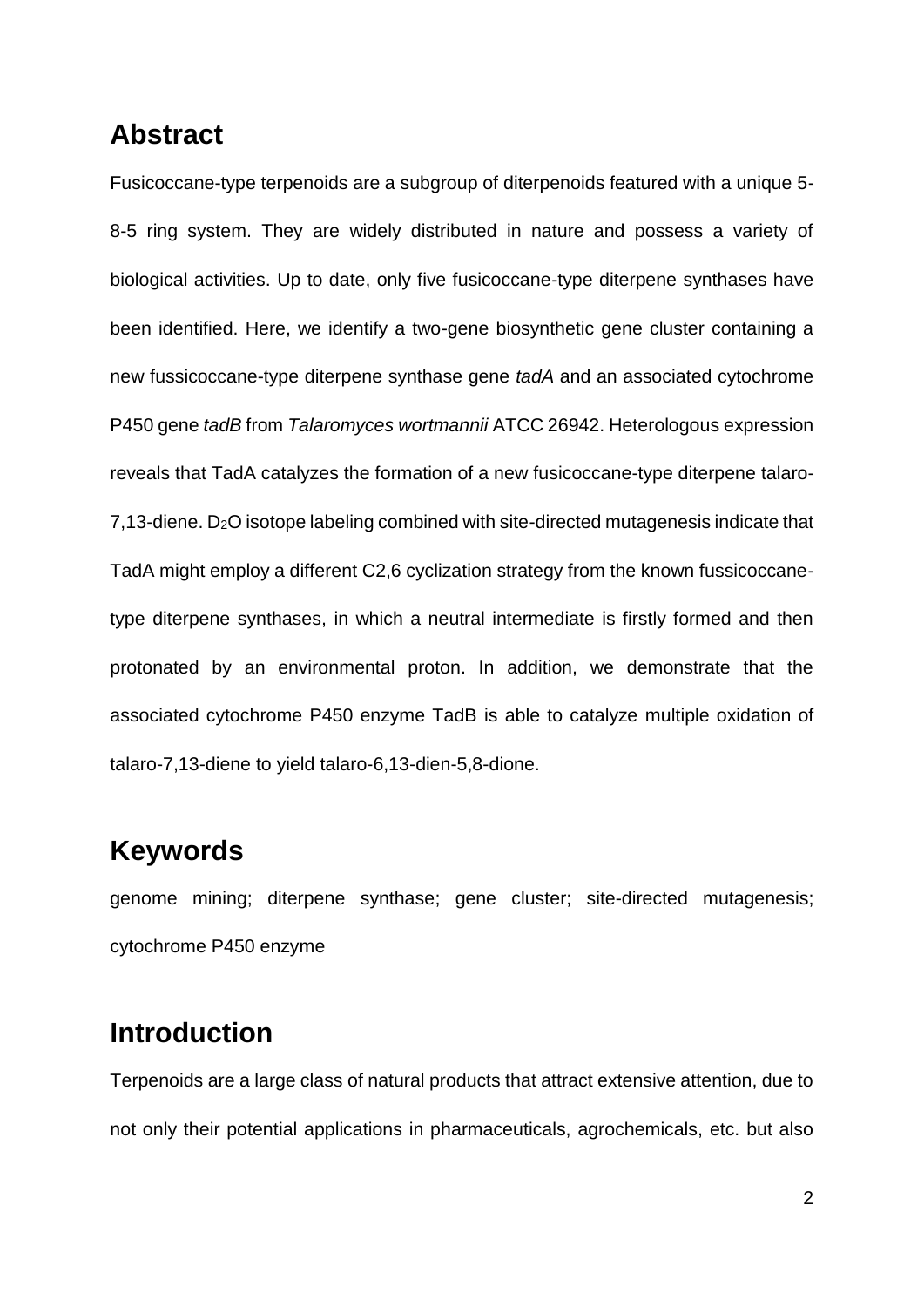their abundant structural architectures [1]. Fusicoccane (FC)-type terpenoids are a subgroup of diterpenoids possessing a unique 5-8-5 tricyclic skeleton, which can be produced by plants, fungi and bacteria [2]. This type of diterpenoids, represented by fusicoccin A and cotylenin A, can serve as efficient modulators of 14-3-3 proteinprotein interactions (PPIs), which are associated with many diseases, such as cancer and neurodegenerative diseases [3, 4]. As a result, lots of attempts, including traditional isolation from nature [5-8] and chemical synthesis [9], have been made to expand the structural diversity of FC-type diterpenoids for drug candidates.

Along with the development of low-cost sequencing technologies and tractable heterologous expression systems, genome mining has become a promising strategy for targeted discovery of natural products [10-12], which can also provide enzymatic tools toward combinatorial biosynthesis [13, 14]. As terpene synthases play a fundamental role in constructing molecular skeletons, great efforts have been devoted to mining novel synthases in pursuit of new terpenoids [15-17]. It is generally accepted that the FC-type diterpene skeleton is formed from geranylgeranyl diphosphate (GGPP) via a concerted C1,11–C10,14-bicyclization, followed by a C2,6-cyclization [18-21]. Theoretically, according to the configuration of stereogenic centers at C2, C6, C10, and C14 introduced during the two cyclization steps, FC-type diterpene synthases (DTSs) could be divided into 16 subtypes [20]. Furthermore, considering the modes of potential carbocation rearrangement and final carbocation quenching, there might be more FC-type DTSs in nature. To date, only five distinct FC-type DTSs, including fungi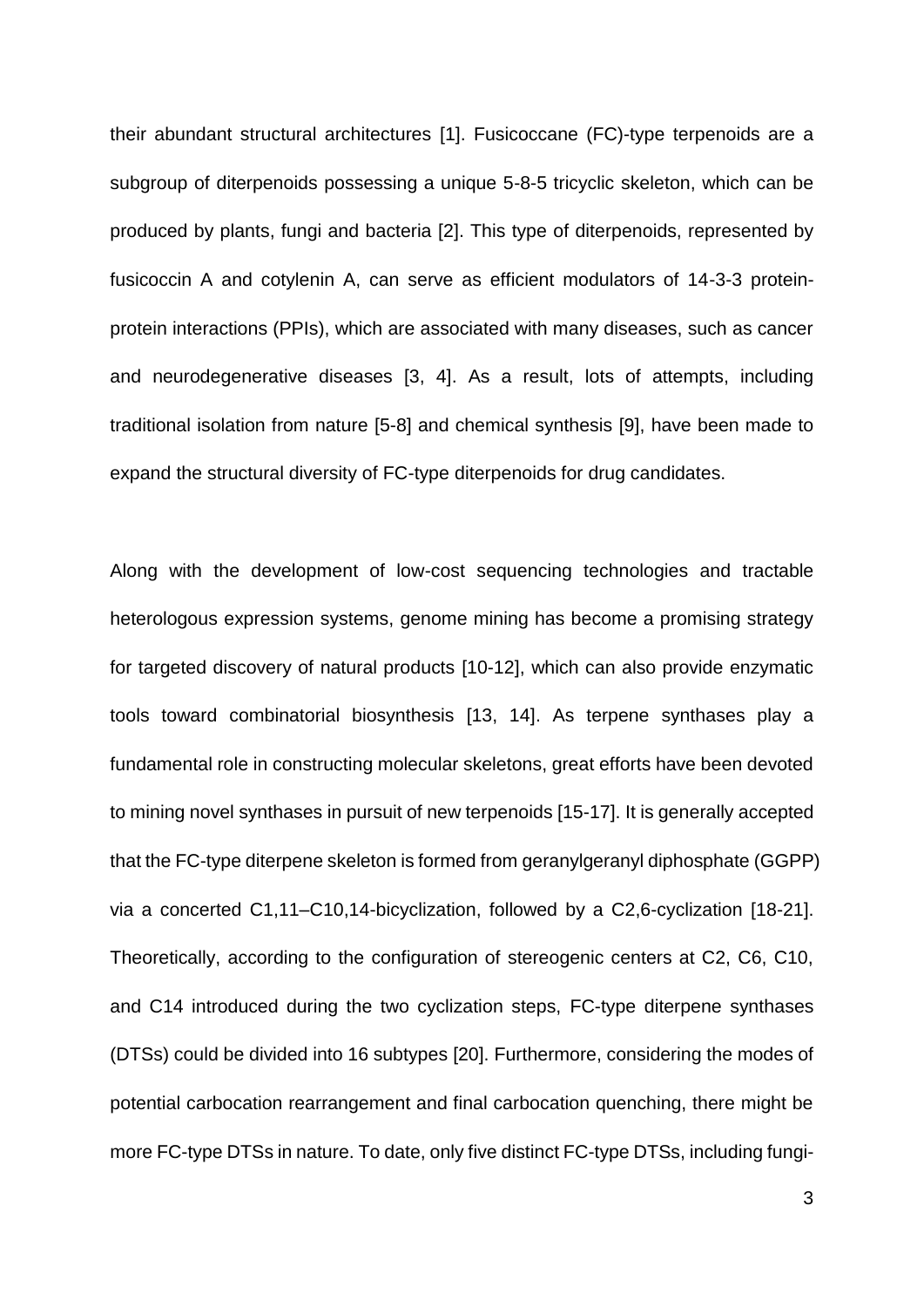derived PaFS/SdnA/MgMS and bacteria-derived CotB2/CpCS, have been reported (Figure 1) [20-24], implying that there still exists a large enzymatic space remaining to be explored.



**Figure 1:** The five distinct FC-type DTSs and the corresponding products.

Herein, we characterize a two-gene cluster from *Talaromyces wortmannii* ATCC 26942, in which TadA is identified to be a new FC-type DTS responsible for the formation of talaro-7,13-diene, and the associated P450 enzyme TadB is characterized to be a multifunctional enzyme, converting talaro-7,13-diene to highly oxygenated talaro-6,13-dien-5,8-dione.

## **Results and Discussion**

**enzyme**

# **Identification of a new fusicoccane-type DTS and an associated P450**

We used MgMS, a previously identified FC-type DTS in our group [20], as a query to perform local BLAST search against our in-house fungal genome database, and then found a candidate enzyme TadA from *T. wortmannii* ATCC 26942. Further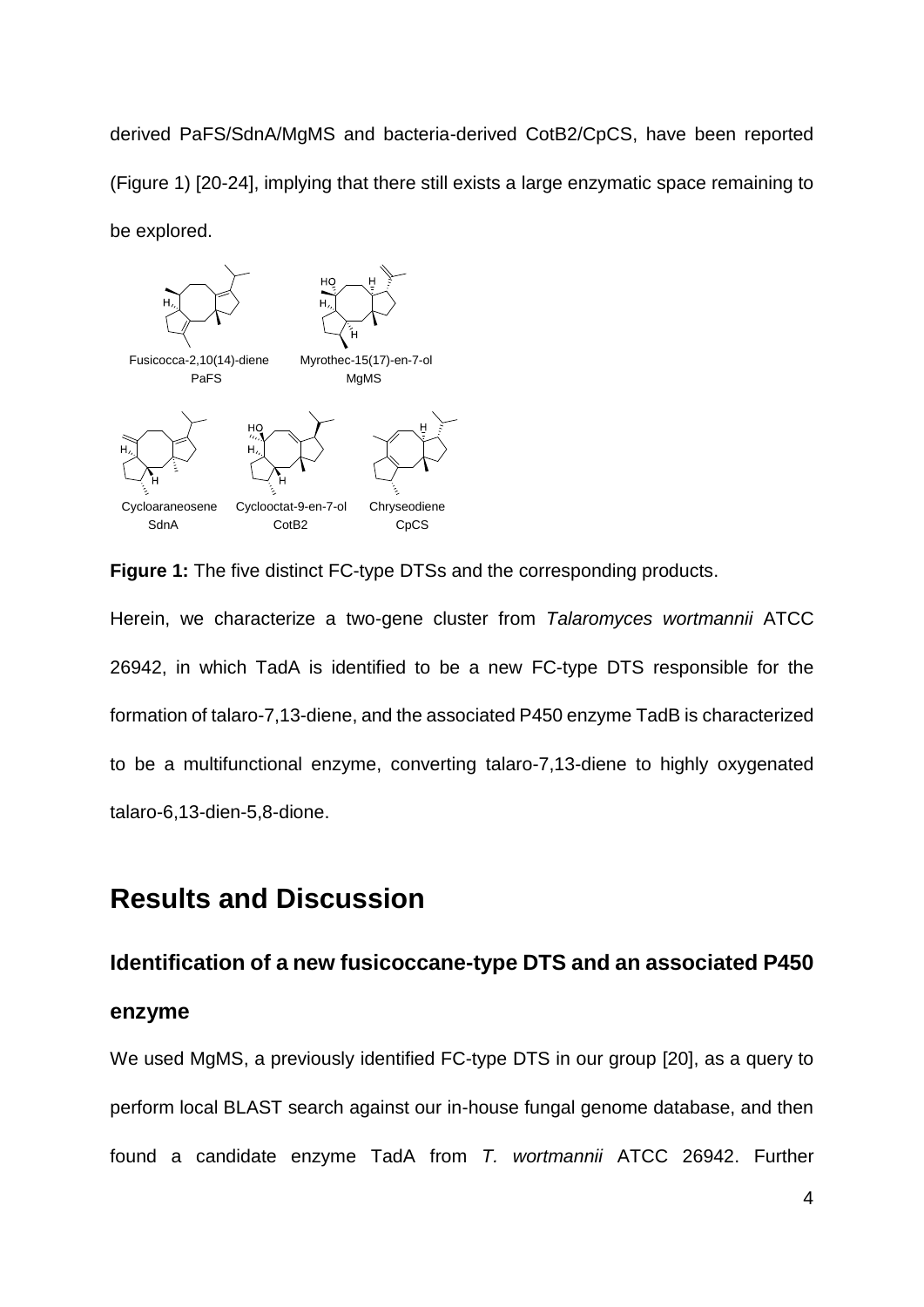phylogenetic analysis of TadA and representative fungal DTSs showed that TadA falls within the clade of FC-type DTSs (Figure 2A). In light of showing low amino acid sequence identity (< 50%) to reported fungal FC-type DTSs [20, 22, 24, 25], TadA was annotated as a putative new FC-type DTS. We then scanned the flanking region of *tadA*, and found a cytochrome P450 gene *tadB*. Accordingly, the two-gene cluster was termed *tad* cluster (Figure 2B), and the sequence data was deposited in GenBank under the accession number ON624151.



**Figure 2:** Bioinformatics analysis of the *tad* cluster. A) Phylogenetic tree of TadA and representative fungal DTSs. B) Putative functions of the *tad* cluster.

#### **Functional analysis of the FC-type DTS TadA**

In order to analyze the function of TadA, we introduced *tadA* into the quadruple auxotrophic host *A. oryzae* NSAR1 (Supporting Information 1, Tables S1-S2) [26]. The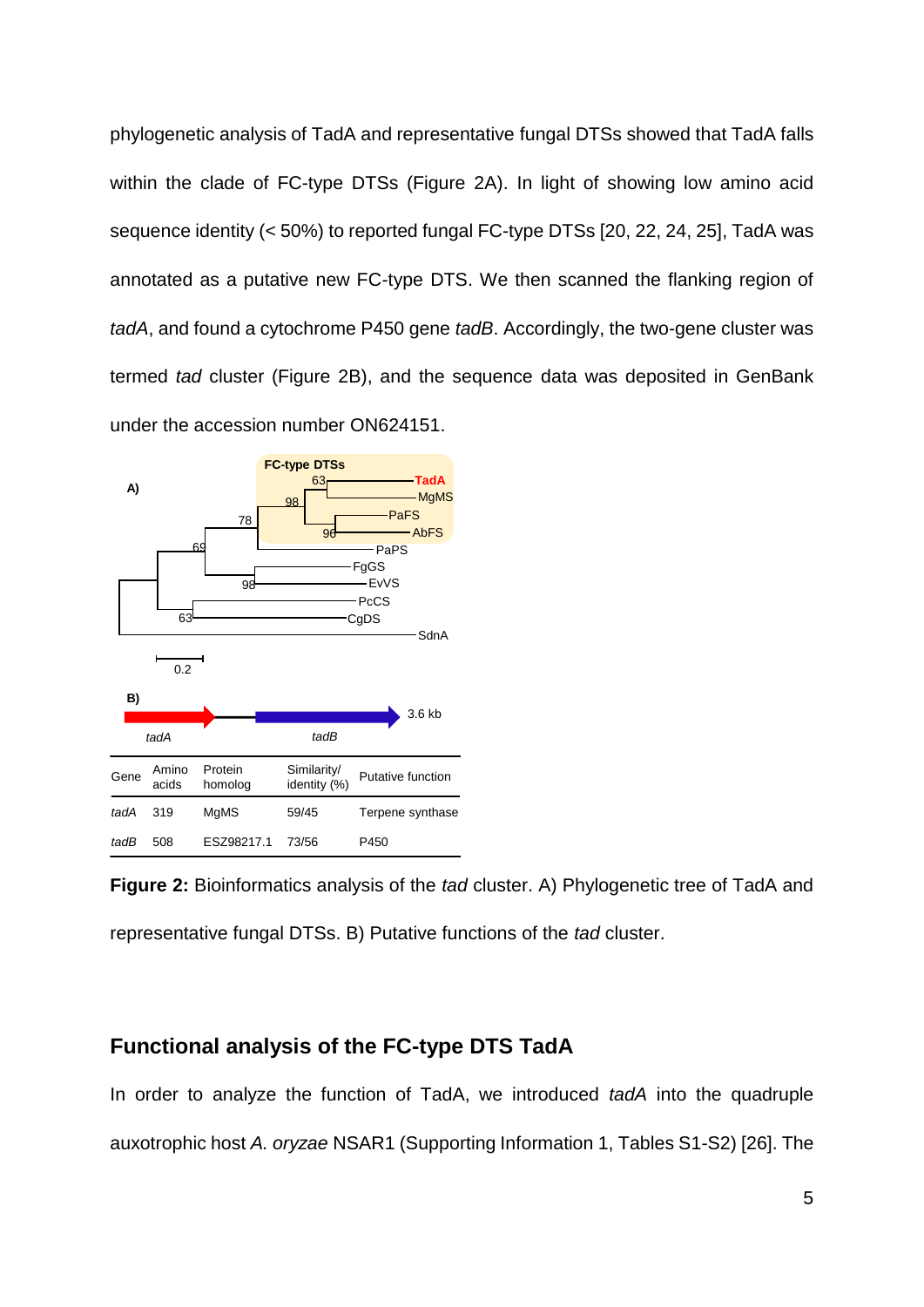resulted transformant was cultivated in the modified Czapek-Dox medium for 4 days, and then mycelia were harvested and extracted for analysis. Upon gas chromatography-mass spectrometry (GC-MS) analysis, we observed an additional peak at  $m/z = 272$  [M]<sup>+</sup> from the *tadA* harboring transformant, implying that TadA can catalyze the formation of a diterpene hydrocarbon (Supporting Information 1, Figure S1). The crude extract was also subjected to high performance liquid chromatographymass spectrometry (HPLC-MS) analysis. It showed that introduction of *tadA* led to the generation of two products **1** and **2**, but at low yields (Figure 3A, lines i and ii). To facilitate the isolation of these compounds, we co-expressed *tadA* with the GGPP synthase (GGPPS) gene (Supporting Information File 1, Note S1) derived from *Nodulisporium* sp. (No. 65-12-7-1) [27] in *A. oryzae* NSAR1. As expected, production of these compounds was dramatically increased (Figure 3A, line iii). Finally, we isolated **1** and **2** through large-scale fermentation.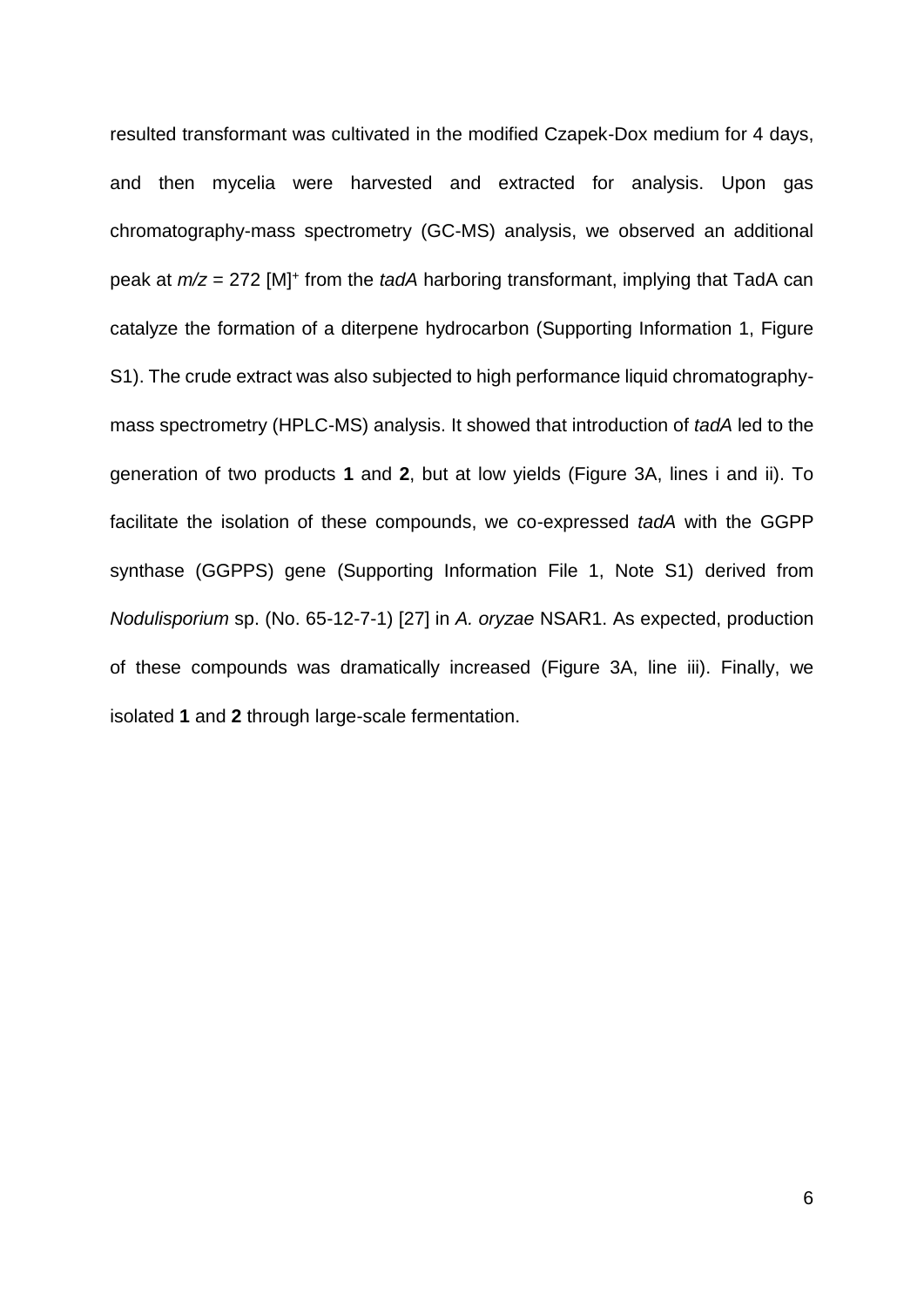

**Figure 3:** HPLC-MS analysis of mycelial extracts from *A. oryzae* NSAR1 transformants. A) The HPLC profiles monitored at 208 nm. B) The HPLC profiles monitored at 254 nm.

On the basis of the quasi-molecular ion at  $m/z$  273.2599 [M + H]<sup>+</sup> (calcd. for C<sub>20</sub>H<sub>33</sub>, 273.2582) (Supporting Information File 1, Figure S2) detected by high-resolution electrospray ionization mass spectrometry (HRESIMS), the molecular formula of **1** was deduced as C20H32, indicating that **1** has five degrees of unsaturation. The <sup>13</sup>C NMR spectrum showed that there are four olefinic carbons (δc 153.2, 137.4, 125.1, 118.6) in **1**. We thus reasoned that **1** features a tricyclic system. Subsequently, the extensive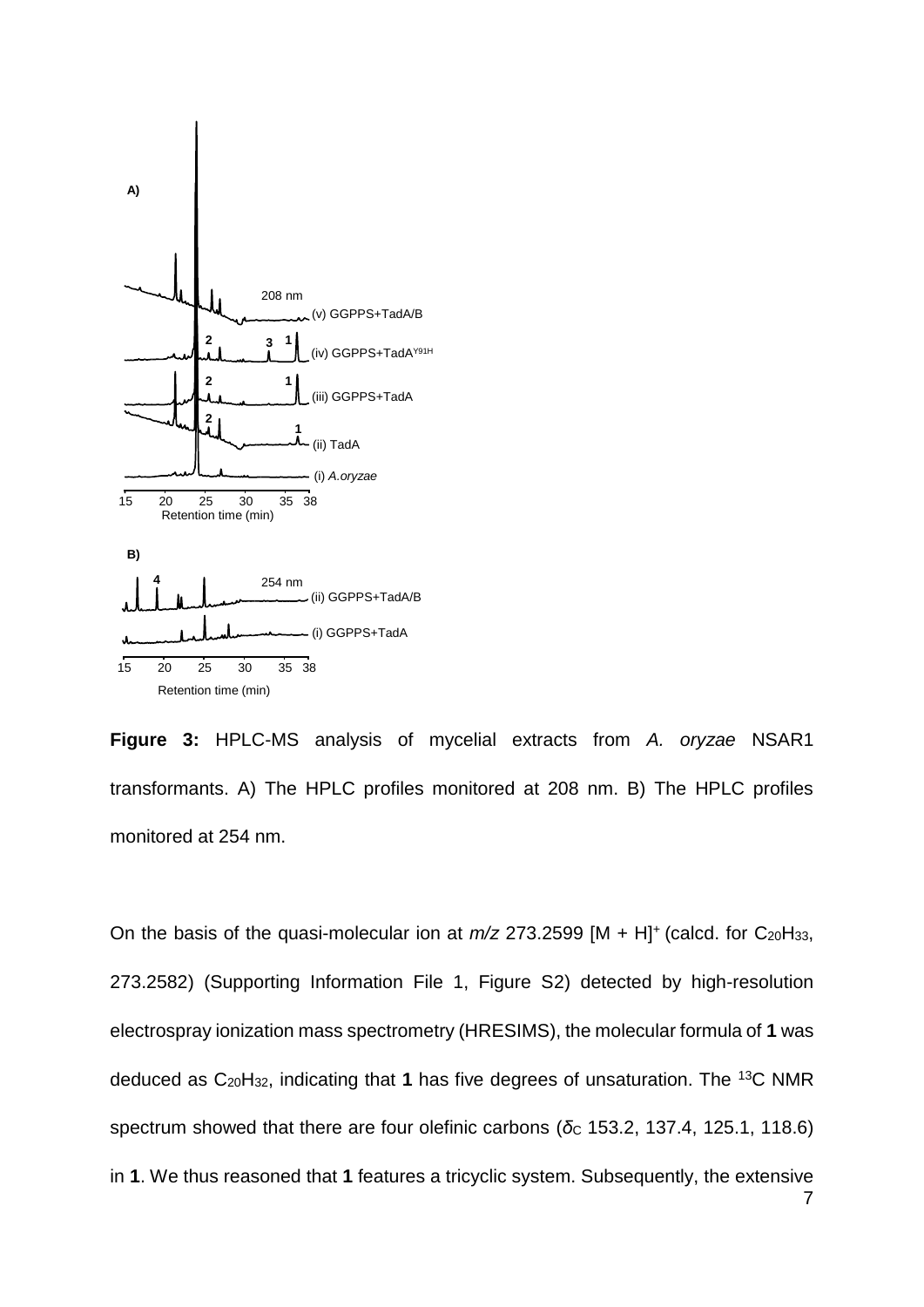NMR analysis established the planar structure of **1**, and its relative configuration was partially assigned as 2*S*\*,3*S*\*,6*R*\*,10*R*\* by the NOESY spectrum (Supporting Information File 1, Table S3 and Figures S3-S8). As to the stereochemistry of C-11, quantum chemical calculations of <sup>13</sup>C NMR chemical shifts were performed, which enabled us to determine that C-18 and H-10 are located on opposite sides of the fivemembered ring (Supporting Information File 1, Figures S9-S10). The conclusion was in agreement with NOE correlations between H-10 and Ha-12, and between H3-18 and Hb-12 (Supporting Information File 1, Table S3). The absolute configuration of **1** was later determined based on its oxidized product **4** generated by TadB. Based on these results, TadA was experimentally determined as a new FC-type DTS, which catalyzes the formation of talaro-7,13-diene (**1**) (Scheme 1A).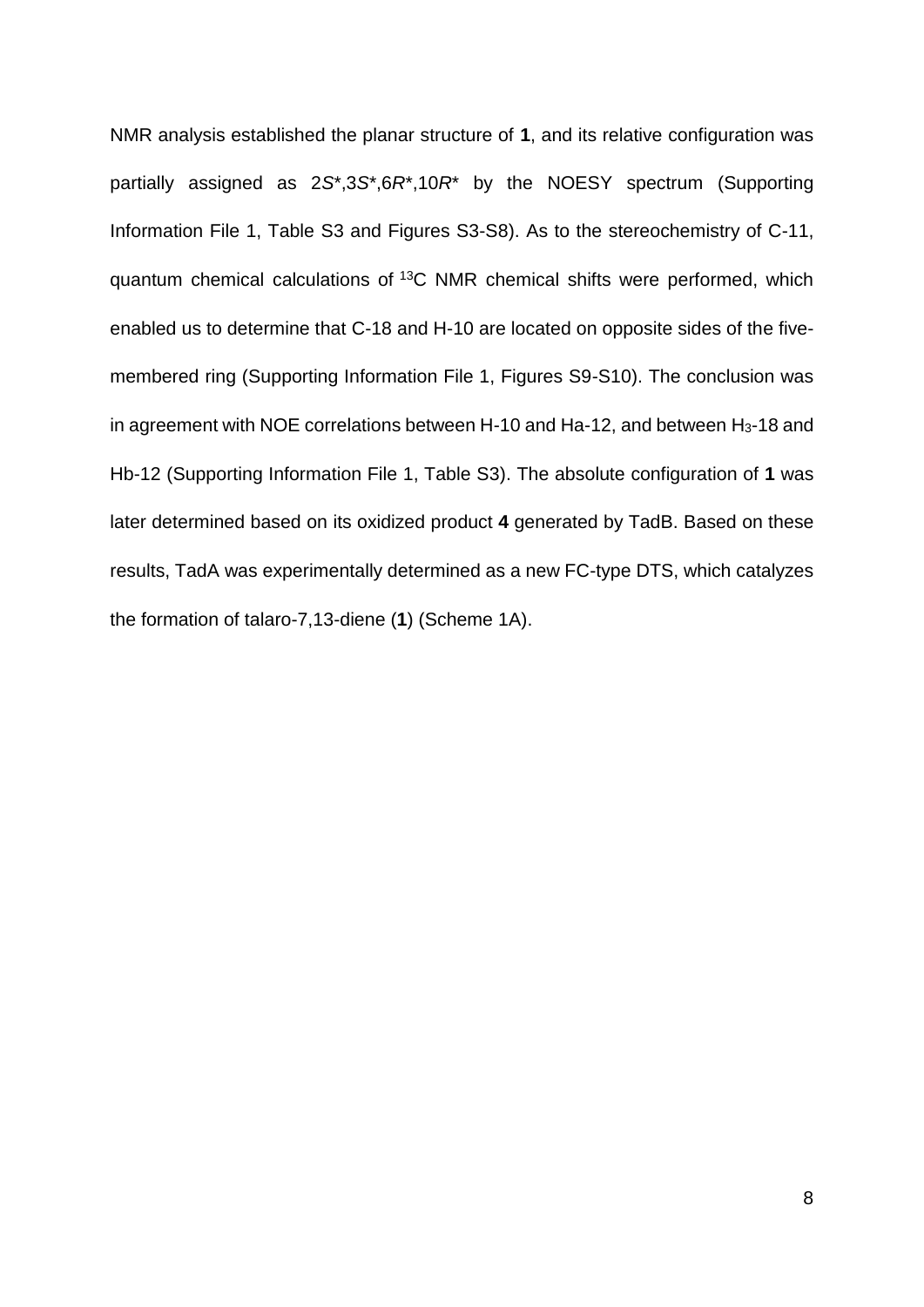

**Scheme 1:** Biosynthesis of FC-type diterpenoids. A) The biosynthetic pathway of **1**, **2** and **4**. B) Cyclization mechanisms of **1** and reported FC-type diterpenes.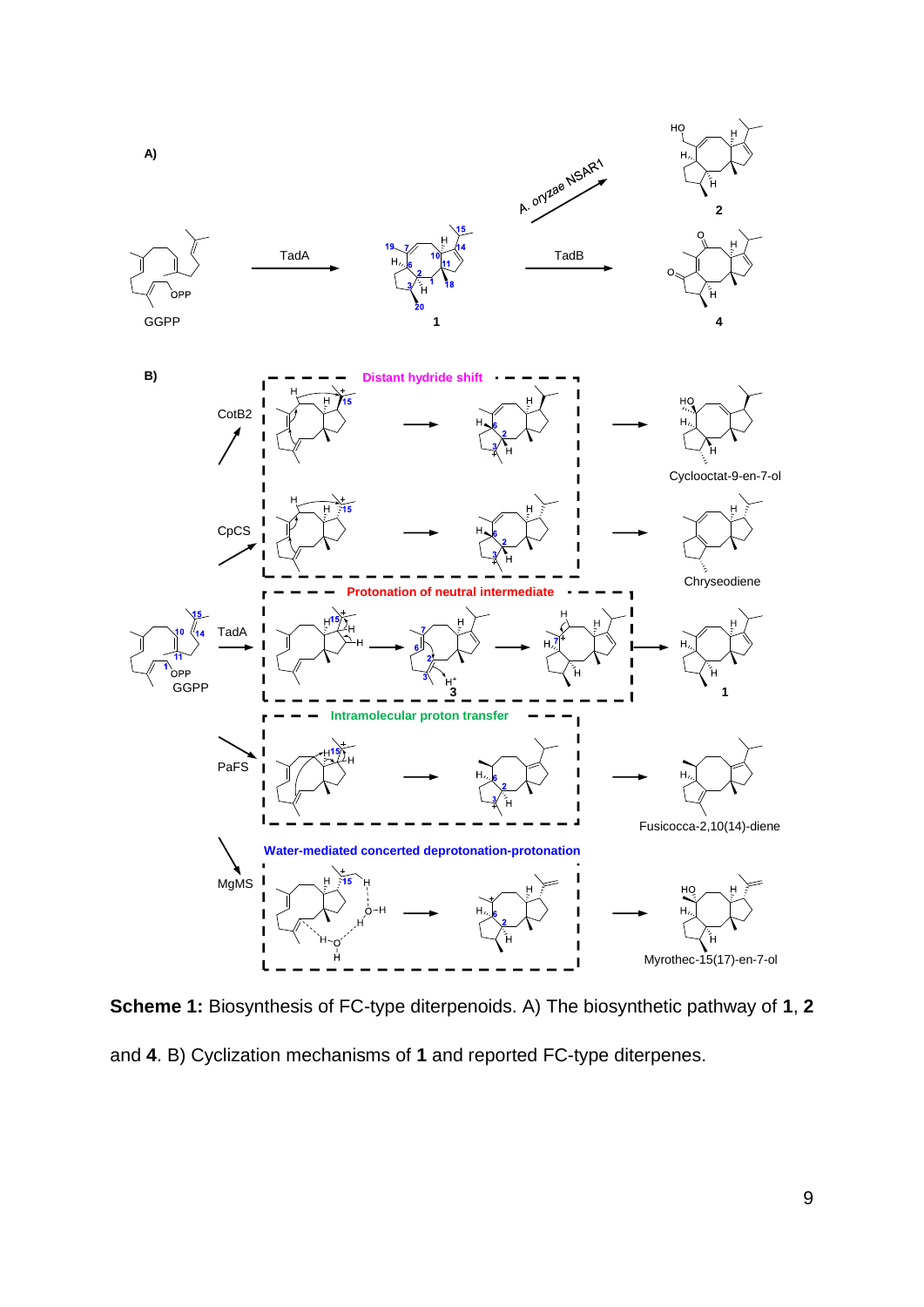According to HRESIMS spectrum and NMR analysis (Supporting Information File 1, Table S4 and Figures S11-S17), **2** was established as the C-19 hydroxylated form of **1**. As during heterologous expression in *A. oryzae*, shunt products could sometimes be generated by endogenous enzymes [28, 29], we performed feeding experiments to test whether **2** was generated by *A. oryzae* NSAR1. The result showed that the heterologous host indeed converts **1** to talaro-7,13-dien-19-ol (**2**) (Scheme 1A; Supporting Information File 1, Figure S18).

#### **Mechanistic characterization of TadA**

So far, cyclization mechanisms of FC-type diterpenes afforded by PaFS [18], MgMS [20], CotB2 [19], and CpCS [21] have been deciphered. All these enzymes undergo a common C1,11–C10,14-bicyclization to form a C15 carbocation, but differ a lot at the following C2,6 cyclization (Scheme 1B). CotB2 and CpCS triggers the C2,6 cyclization via a distant hydride shift, whereas PaFS employs an intramolecular proton transfer. We recently showed that a water-mediated concerted deprotonation-protonation is required for MgMS-mediated cyclization. In order to probe the mechanism underlying the cyclization of **1**, we used His6-tagged TadA to carry out *in vitro* enzymatic reactions with or without addition of deuterated water  $(D_2O)$ . GC-MS analysis showed that when the reaction mixture was supplemented with D2O, the ion peak at *m/z* 273 was observed, indicating that exogenous deuterium was incorporated into **1** (Supporting Information File 1, Figure S19). This suggest that TadA might adopt a similar strategy as MgMS to initiate C2,6 cyclization though protonation at C2 by bulky water.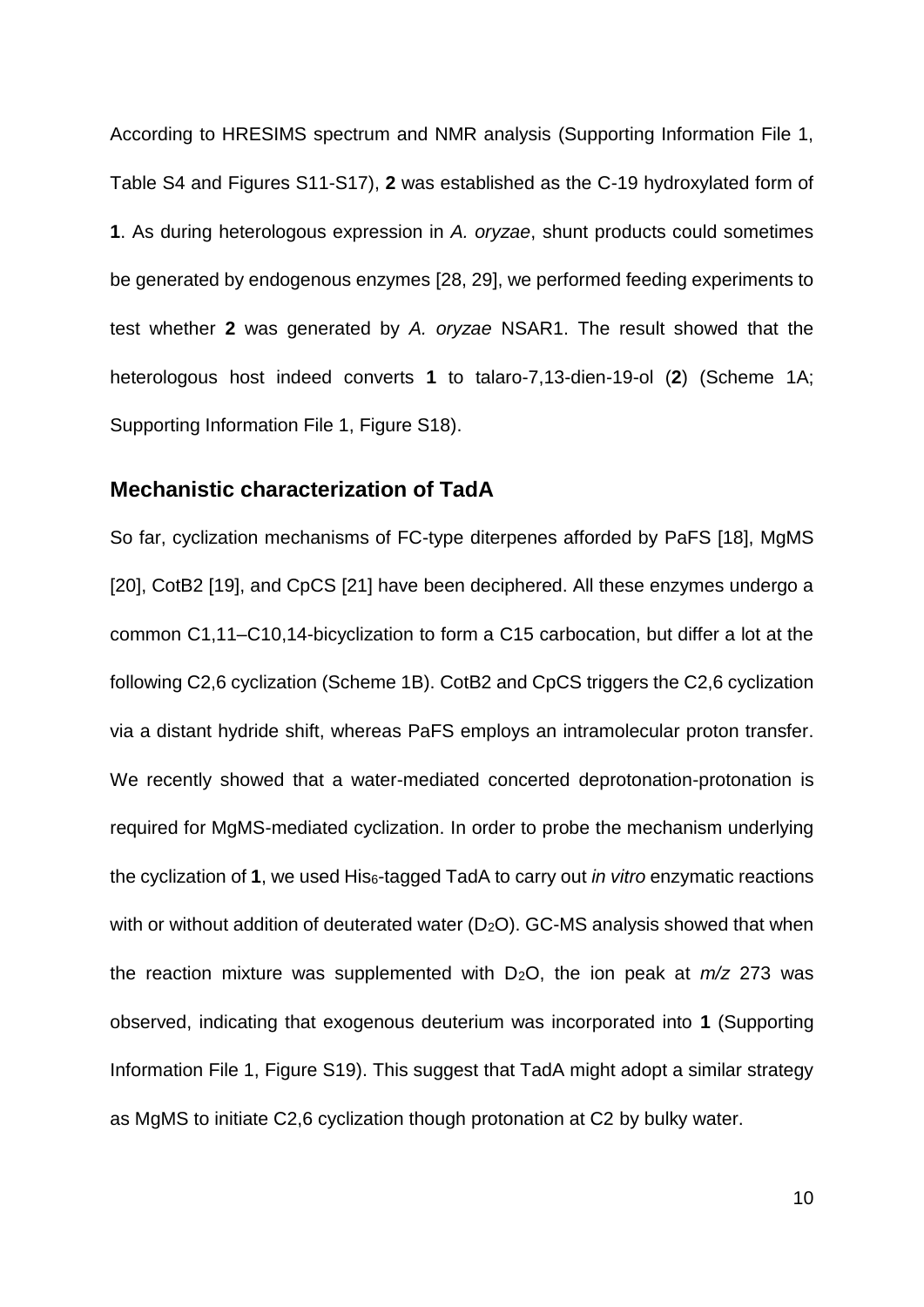To obtain further insights into the C2,6-cyclization process of TadA, its threedimensional (3D) protein structure was constructed with SWISS-MODEL using PaFS (PDB entry 5er8) as the template, and the proposed bicyclic neutral intermediate was docked into the active pocket of TadA. We searched for the amino acid residues surrounding C2 or C3, which might be involved in the C2 protonation, and found the candidate residue Tyr91. In the corresponding site, PaFS possesses a histidine residue (Supporting Information File 1, Figure S20). To test its role, Tyr91 in TadA was mutated to His, and then analyzed by *in vitro* enzymatic assay. The result showed that the variant could give an additional product **3** (Supporting Information File 1, Figure S21). For isolation of **3**, the mutated *tadA*, along with GGPPS gene, was introduced into *A. oryzae* NSAR1, and the resulted transformant produced a large amount of **3** (Figure 3A, line iv). By comparison of NMR data and specific optical rotation values, together with quantum chemical calculations of <sup>13</sup>C NMR chemical shifts, **3** was determined to be (3a*S*,5*E*,9*E*,12a*R*)-3,3a,4,7,8,11,12,12a-octahydro-3a,6,10 trimethyl-1-(1-methylethyl)cyclopentacycloundecene [30] (Supporting Information File 1, Figures S22-S24), indicating that Tyr91 is an essential amino acid residue involved in C2,6-cyclization. Intriguingly, through careful examination of the GC-MS profile of the transformant expressing *tadA*, we also observed the appearance of **3**, albeit at a rather low content (Supporting Information File 1, Figure S25). Based on these, we propose that though both MgMS and TadA use protonation-induced C2,6 cyclization, TadA likely adopts a more asynchronous process to give a neutral intermediate **3** first followed by protonation to form **1**, which is different from the highly concerted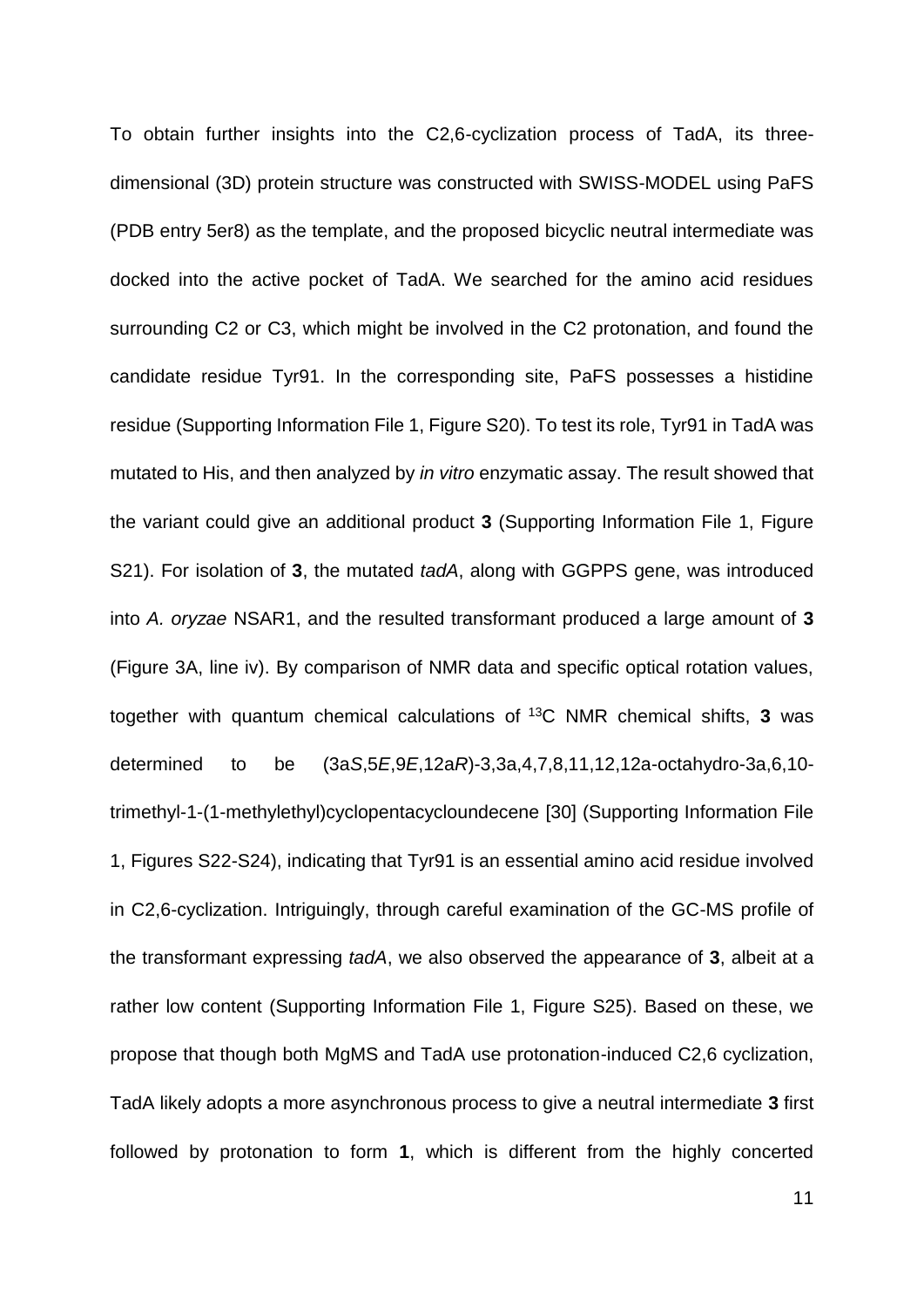deprotonation-protonation process employed by MgMS (Scheme 1B). Further isotope labeling experiments and density functional theory (DFT) calculations are needed so as to gain deeper insight into the cyclization mechanism of **1**.

#### **Functional analysis of the cytochrome P450 enzyme TadB**

Due to the significance of tailoring enzymes in terms of structural diversification and bioactivity improvement [11], we then turned to the associated cytochrome P450 gene *tadB*. We found that introduction of *tadB* into the transformant possessing *tadA* and the GGPPS gene could result in disappearance of **1**, but no additional products were observed at 208 nm (Figure 3A, line v). When the detective wavelength was switched from 208 nm to 254 nm, additional product **4** was detected (Figure 3B, lines i and ii), which was elucidated to be the highly oxygenated product of **1** through the exhaustive NMR analysis (Supporting Information File 1, Table S5 and Figures S26-S32). The absolute configuration of **4** was determined to be 2*S*,3*S*,10*R*,11*R* by comparison of the calculated and experimental electronic circular dichroism (ECD) spectra (Supporting Information File 1, Figures S33-S34). The highly oxidized properties of talaro-6,13 dien-5,8-dione (**4**) indicate that TadB is a multifunctional P450 enzyme (Scheme 1A). Since no other intermediates were obtained, we could not determine the exact order of TadB-mediated oxidation, or exclude the possibility that endogenous enzymes from *A. oryzae* NSAR1 was involved in formation of **4**.

12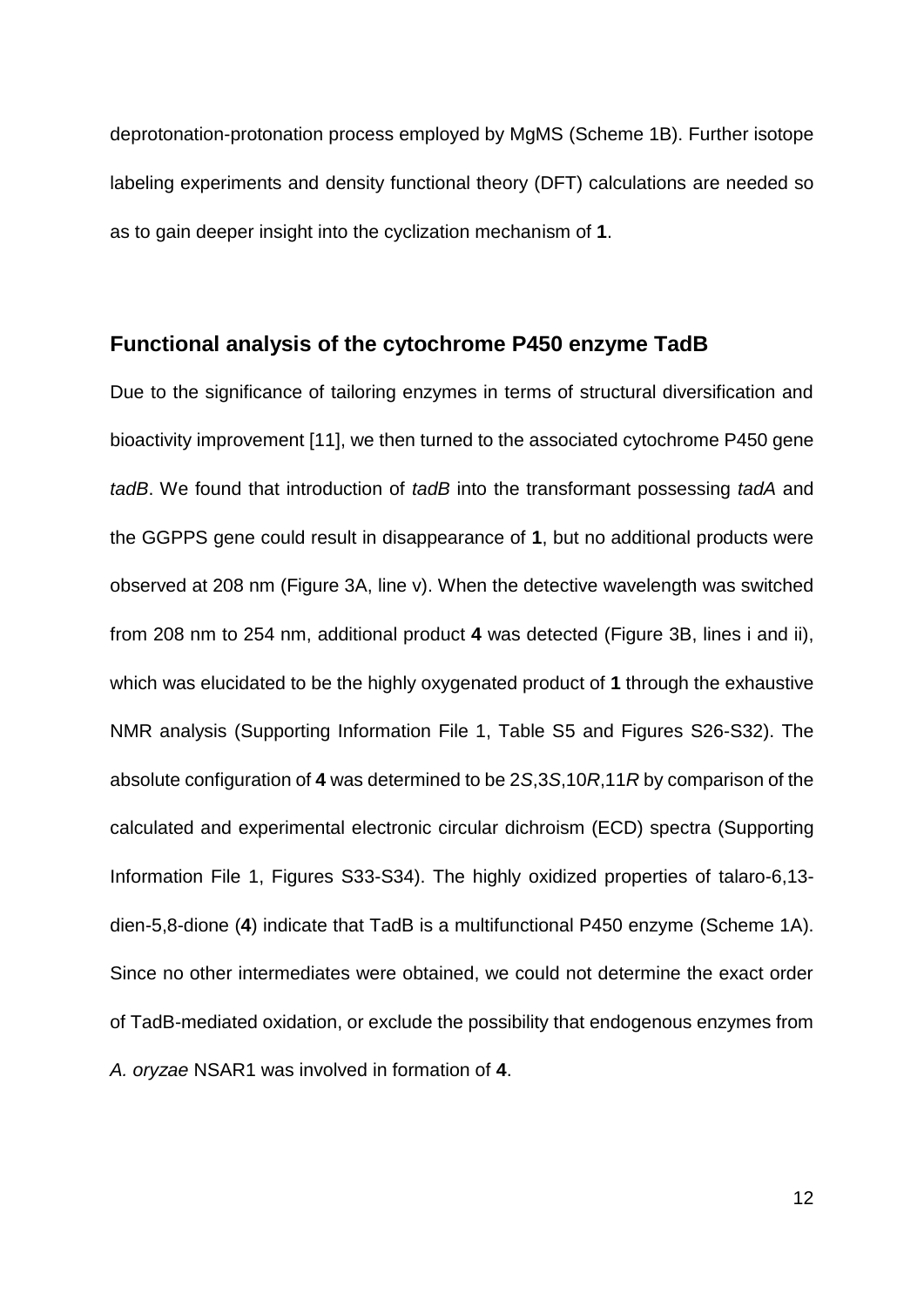In addition, elucidating the stereochemistry of **4** also allowed us to assign the absolute configurations of **1** and **2** as 2*S*,3*S*,6*R*,10*R*,11*R*, raising a possibility that **1** might be the biosynthetic precursor of roussoellol C, a cytotoxic FC-type diterpenoid isolated from *T. purpurogenus* PP-414 [7]. It will be important to elucidate the biosynthetic pathway of roussoellol C, providing enzymatic tools for expanding the chemical diversity of talaro-7,13-diene related FC-type diterpenoids via combinational biosynthesis [14].

## **Conclusion**

We have identified a new fungal FC-type DTS, which is responsible for the biosynthesis of talaro-7,13-diene (**1**). Further mechanistic studies revealed that 2,6-cyclization in the formation of **1** is likely to be triggered by protonation of the neutral intermediate **3**, and Tyr91 in TadA plays a significant role in this process. The associated P450 enzyme TadB can catalyze multiple oxidation of **1** to highly oxygenated product talaro-6,13 dien-5,8-dione (**4**). This study has expanded the enzyme inventory for structural diversification of FC-type diterpenoids.

## **Supporting Information**

Supporting Information File 1 File Name: SI-Characterization of a new fusicoccane-type diterpene synthase and an associated P450 enzyme File Format: PDF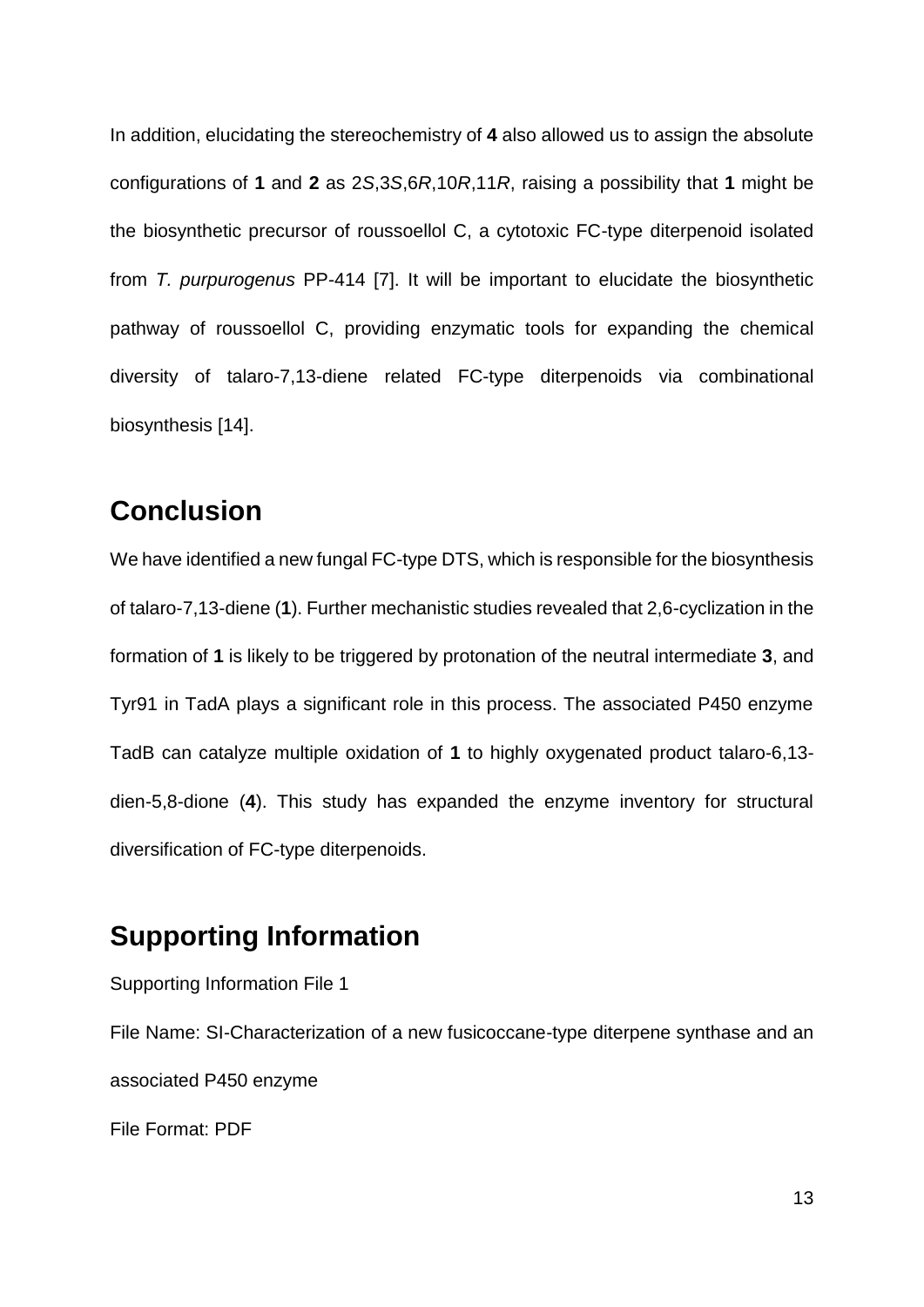Title: Experimental methods, nucleotide sequence, tables, and figures.

### **Acknowledgements**

We thank Prof. K. Gomi (Tohoku University) and Prof. K. Kitamoto (The University of Tokyo) for providing the *A. oryzae* NSAR1 heterologous expression system.

## **Funding**

This work was financially supported by grants from National Key Research and Development Program of China (2018YFA0903200 / 2018YFA0903201), the National Natural Science Foundation of China (81925037, 82073046, 32170060, 31870032, 22177037), the 111 Project of Ministry of Education of the People's Republic of China (B13038), National Foreign Experts Project (G2021199001L, China), National Highlevel Personnel of Special Support Program (2017RA2259, China), the Guangdong Natural Science Funds for Distinguished Young Scholar (2019B151502014, 2022B1515020028, China), Guangdong International Science and Technology Cooperation Base (2021A0505020015, China), Guangdong Science and Technology Planning Project (2020A0505100041, China), Local Innovative and Research Teams Project of Guangdong Pearl River Talents Program (2017BT01Y036, China), Innovative and Research Teams Project of Guangdong Higher Education Institution (2021KCXTD001, China), Guangzhou Science and Technology Project (202102010114, China), and Shenzhen Institute of Synthetic Biology Scientific Research Program (DWKF20210002, China).

14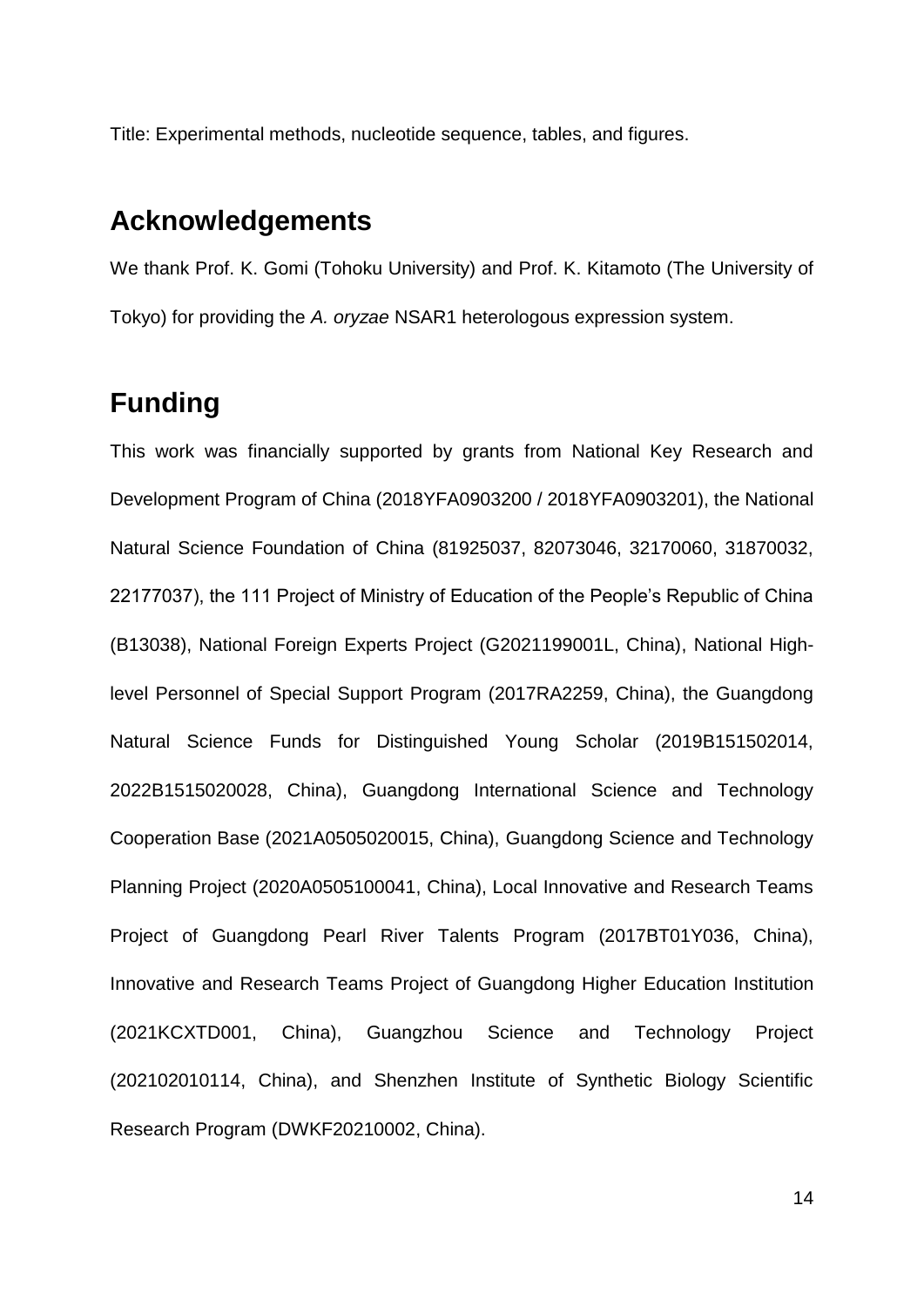## **References**

- 1. Gershenzon, J.; Dudareva, N. *Nat. Chem. Biol.* **2007**, *3*, 408-414. doi:10.1038/nchembio.2007.5
- 2. de Boer, A. H.; de Vries-van Leeuwen, I. J. *Trends Plant Sci.* **2012**, *17*, 360-368. doi:10.1016/j.tplants.2012.02.007
- 3. Valeur, E.; Narjes, F.; Ottmann, C.; Plowright, A. T. *Med. Chem. Commun.* **2019**, *10*, 1550-1568. doi:10.1039/c9md00263d
- 4. Kaplan, A.; Andrei, S. A.; Altena, A. V.; Simas, T.; Banerjee, S. L.; Kato, N.; Bisson, N.; Higuchi, Y.; Ottmann, C.; Fournier, A. E. *Cell Chem. Biol.* **2020**, *27*, 657-667. doi:10.1016/j.chembiol.2020.02.010
- 5. Kim, S.; Shin, D. S.; Lee, T.; Oh, K. B. *J. Nat. Prod.* **2004**, *67*, 448-450. doi:10.1021/np030384h
- 6. Li, F. L.; Sun, W. G.; Guan, J. K.; Lu, Y. Y.; Lin, S.; Zhang, S. T.; Gao, W. X.; Liu, J. J.; Du, G.; Wang, J. P.; Zhu, H. C.; Qi, C. X.; Hu, Z. X.; Zhang, Y. H. *Org. Biomol. Chem.* **2018**, *16*, 8751-8760. doi:10.1039/c8ob02353k
- 7. Wang, W. J.; Wan, X.; Liu, J. J.; Wang, J. P.; Zhu, H. C.; Chen, C. M.; Zhang, Y. H. *Mar. Drugs* **2018**, *16*. doi:10.3390/md16050150
- 8. Bie, Q.; Chen, C. M.; Yu, M. Y.; Guo, J. R.; Wang, J. P.; Liu, J. J.; Zhou, Y.; Zhu, H. C.; Zhang, Y. H. *J. Nat. Prod.* **2019**, *82*, 80-86. doi:10.1021/acs.jnatprod.8b00694
- 9. Andrei, S. A.; de Vink, P.; Sijbesma, E.; Han, L.; Brunsveld, L.; Kato, N.; Ottmann, C.; Higuchi, Y. *Angew. Chem. Int. Ed.* **2018**, *57*, 13470-13474. doi:10.1002/anie.201806584
- 10. Bauman, K. D.; Butler, K. S.; Moore, B. S.; Chekan, J. R. *Nat. Prod. Rep.* **2021**, *38*, 2100-2129. doi:10.1039/d1np00032b
- 11. Huang, J. H.; Lv, J. M.; Wang, Q. Z.; Zou, J.; Lu, Y. J.; Wang, Q. L.; Chen, D. N.; Yao, X. S.; Gao, H.; Hu, D. *Org. Biomol. Chem.* **2019**, *17*, 248-251. doi:10.1039/c8ob02832j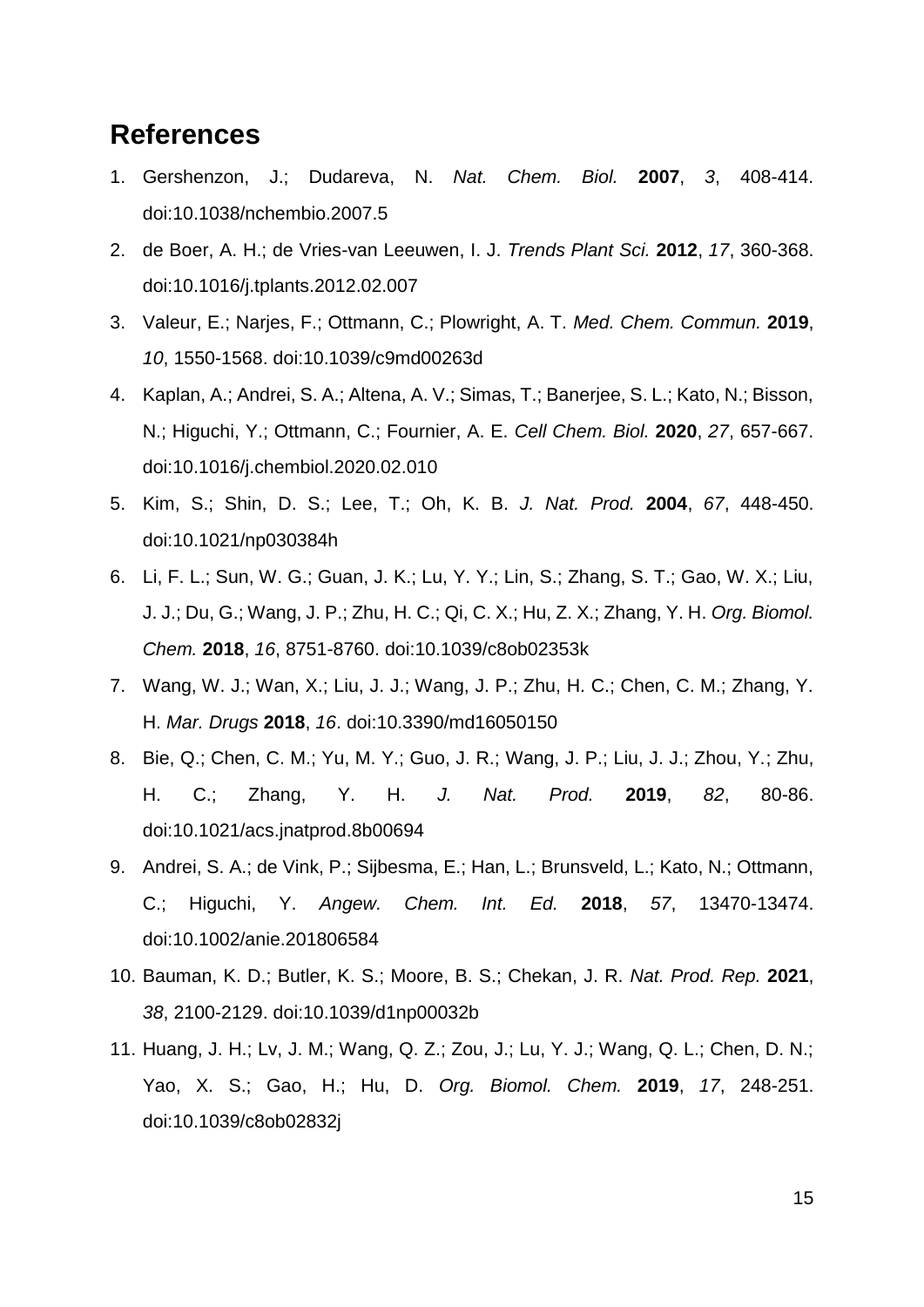- 12. Zhang, W. Y.; Zhong, Y.; Yu, Y.; Shi, D. F.; Huang, H. Y.; Tang, X. L.; Wang, Y. H.; Chen, G. D.; Zhang, H. P.; Liu, C. L.; Hu, D.; Gao, H.; Yao, X. S. *J. Nat. Prod.* **2020**, *83*, 3338-3346. doi:10.1021/acs.jnatprod.0c00675
- 13. Wilkinson, B.; Micklefield J. *Nat. Chem. Biol.* **2007**, *3*, 379-386. doi:10.1038/nchembio.2007.7
- 14. Song, X. J.; Lv, J. M.; Cao, Z. Q.; Huang, H. Y.; Chen, G. D.; Awakawa, T.; Hu, D.; Gao, H.; Abe, I.; Yao, X. S. *Acta Pharm. Sin. B* **2021**, *11*, 1676-1685. doi:10.1016/j.apsb.2020.12.007
- 15. Matsuda, Y.; Mitsuhashi, T.; Lee, S.; Hoshino, M.; Mori, T.; Okada, M.; Zhang, H. P.; Hayashi, F.; Fujita, M.; Abe, I. *Angew. Chem. Int. Ed.* **2016**, *55*, 5785-5788. doi:10.1002/anie.201601448
- 16. Ye, Y.; Minami, A.; Mandi, A.; Liu, C. W.; Taniguchi, T.; Kuzuyama, T.; Monde, K.; Gomi, K.; Oikawa, H. *J. Am. Chem. Soc.* **2015**, *137*, 11846-11853. doi:10.1021/jacs.5b08319
- 17. Luo, P.; Lv, J. M.; Xie, Y. F.; Xiao, L. Y.; Qin, S. Y.; Chen, G. D.; Luo, X. Z.; Hu, D.; Gao, H. *Org. Chem. Front.* **2022***, 9,* 3057-3060. doi:10.1039/d2qo00408a
- 18. Toyomasu, T.; Tsukahara, M.; Kenmoku, H.; Anada, M.; Nitta, H.; Ohkanda, J.; Mitsuhashi, W.; Sassa, T.; Kato, N. *Org. Lett.* **2009**, *11*, 3044-3047. doi:10.1021/ol901063s
- 19. Meguro, A.; Motoyoshi, Y.; Teramoto, K.; Ueda, S.; Totsuka, Y.; Ando, Y.; Tomita, T.; Kim, S. Y.; Kimura, T.; Igarashi, M.; Sawa, R.; Shinada, T.; Nishiyama, M.; Kuzuyama, T. *Angew. Chem. Int. Ed.* **2015**, *54*, 4353-4356. doi:10.1002/anie.201411923
- 20. Lin, F. L.; Lauterbach, L.; Zou, J.; Wang, Y. H.; Lv, J. M.; Chen, G. D.; Hu, D.; Gao, H.; Yao, X. S.; Dickschat, J. S. *ACS Catal.* **2020**, *10*, 4306-4312. doi:10.1021/acscatal.0c00377
- 21. Lauterbach, L.; Goldfuss B.; Dickschat J. S. *Angew. Chem. Int. Ed.* **2020**, *59*, 11943-11947. doi:10.1002/anie.202004691